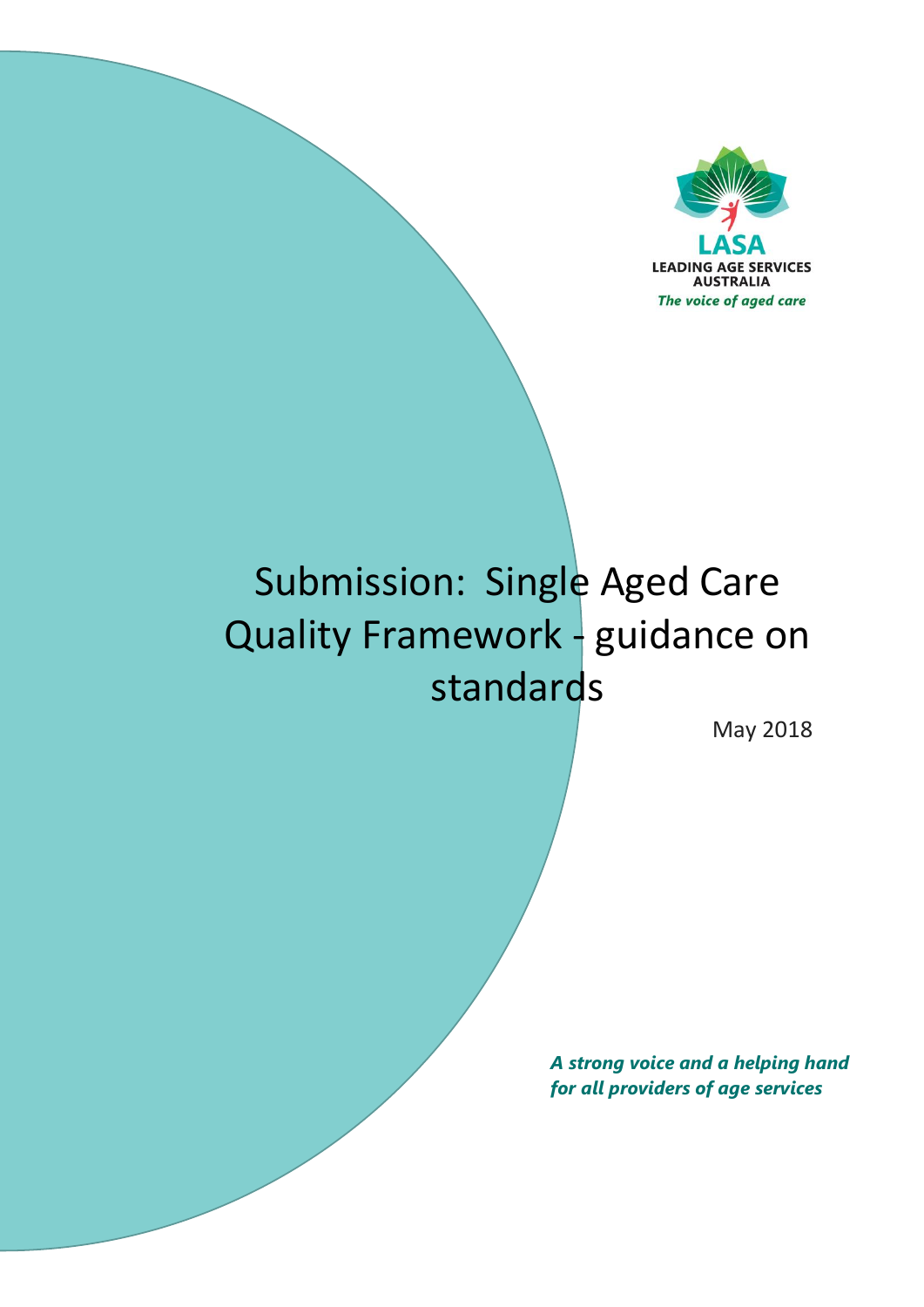# **1. Leading Age Services Australia**

Leading Age Services Australia (LASA) is the national peak body representing and supporting providers of age services across residential care, home care and retirement living. Our purpose is to enable a high performing, respected and sustainable age services industry delivering affordable, accessible, quality care and services for older Australians. We represent our Members by advocating their views on issues of importance and we support our Members by providing information, services, training and events that enhance performance and sustainability.

LASA's membership base is made up of organisations providing care, support and services to older Australians. Our Members include private, not-for-profit, faith-based and government operated organisations providing age services across residential aged care, home care and retirement living. 57% are not-for-profit, 33% are for-profit providers and 10% of our Members are government providers. Our diverse membership base provides LASA with the ability to speak with credibility and authority on issues of importance to older Australians and the age services industry.

## **2. Context**

The Australian Aged Care Quality Agency is working with consumers, providers and other key stakeholders to develop guidance material for the draft single set of quality standards (Aged Care Quality Standards). The new Aged Care Quality Standards, developed by the Department of Health, will be legislated from July 2018, subject to Government agreement and parliamentary processes, with a 12-month transition period until July 2019.

The consultation on the guidance material closes 25 May 2018 and the guidance material is found at:

[https://www.aacqa.gov.au/providers/news-and-resources/aged-care-quality](https://www.aacqa.gov.au/providers/news-and-resources/aged-care-quality-standards/draft-guidance-consultation/online-consultation#access-the-draft-guidance-material)[standards/draft-guidance-consultation/online-consultation#access-the-draft-guidance](https://www.aacqa.gov.au/providers/news-and-resources/aged-care-quality-standards/draft-guidance-consultation/online-consultation#access-the-draft-guidance-material)[material](https://www.aacqa.gov.au/providers/news-and-resources/aged-care-quality-standards/draft-guidance-consultation/online-consultation#access-the-draft-guidance-material)

This submission contains supplementary information and should be read as an attachment to the PDF document: *Standards Draft Guidance – feedback form* which includes LASA's answers to specific questions posed by the Australian Aged Care Quality Agency as part of the consultation.

## **3. Assessment**

The standards and guidance material need to support people in very practical operations who are often time poor and have to undertake many different tasks. With this in mind, the guidance materials are very long, and repetitive in parts. Within the guidance for each standard, there are many different sections and it may be difficult to locate specific help.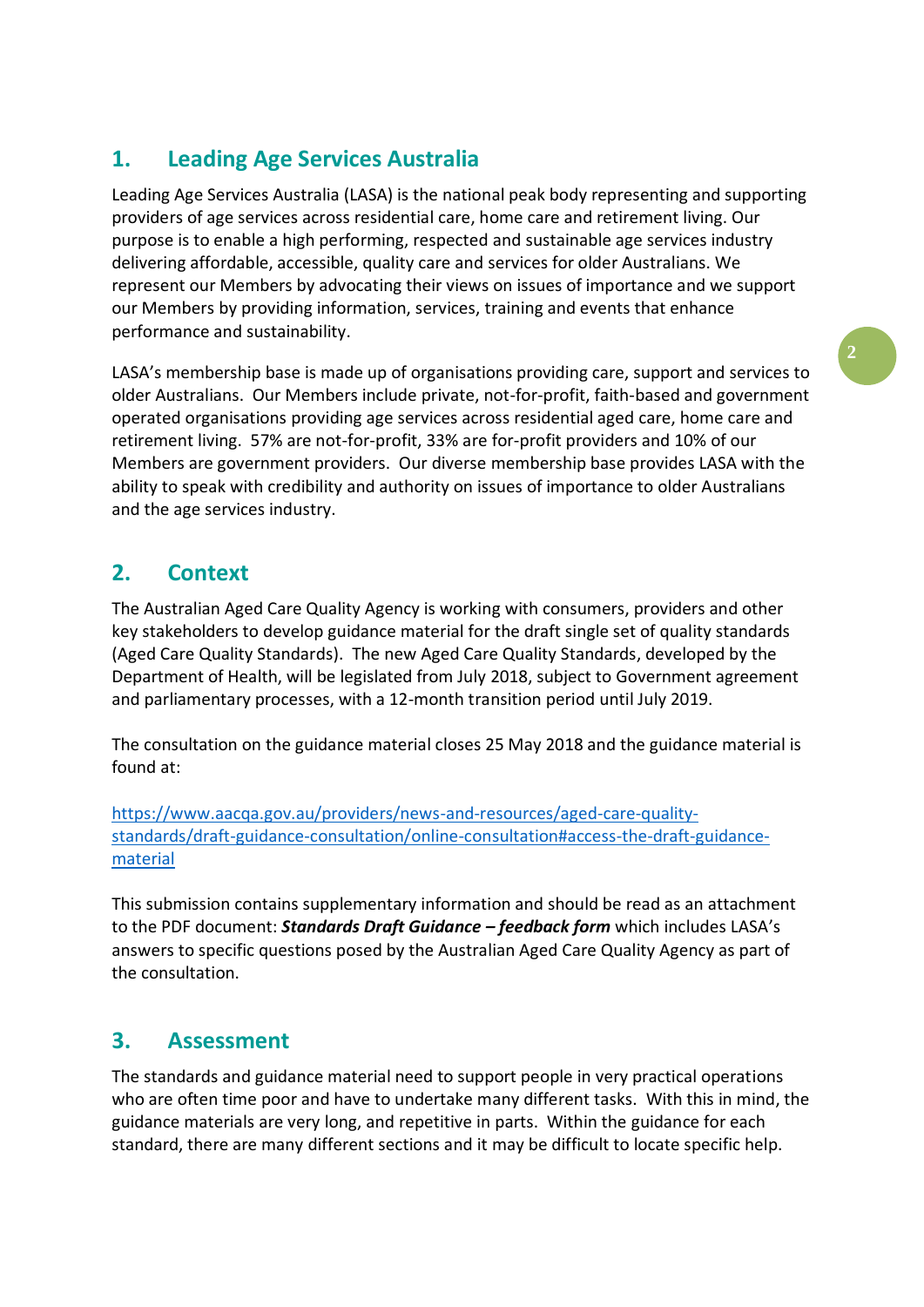The Government says that the single quality framework will:

- increase the focus on quality outcomes for consumers
- recognise the diversity of service providers and consumers
- better target assessment activities based on risk
- reflect best practice regulation.

Given these objectives, it is important that practical examples are given so that users can understand the application of the standards in different settings e.g. different types of home care services and residential care. Reflective questions may have a role but best practice examples or case studies would also be useful illustrative tools. Frequently asked questions with answers may be of greater assistance.

Quick tips on post cards and cautions about common pitfalls etc. may be of assistance. LASA has a Registered Training Organisation and is already rolling out training on the standards e.g. Masterclasses. LASA will be in a position to provide further feedback on the guidance materials over 2018-19 and what may be needed to optimise implementation of the standards.

LASA notes that further advice is being considered on the approach to drafting guidance for Standard 3. A number of options are under consideration. Stakeholders will be given a further opportunity to provide feedback on a future draft of guidance for Standard 3. Comments under the following sections may be relevant for this.

#### **Clinical verses personal care**

Standard 3.1 is that *each consumer gets safe and effective personal care and/or clinical care that is tailored to their needs and optimises their health and wellbeing*. While this standard is being looked at further, it may be worth thinking about how it would be interpreted by the home care workforce.

While home care services can include clinical care via nursing etc., many home care services are personal supports such as doing cooking, cleaning and taking people to appointments. In many cases the skill sets of these workers will be at lower levels.

In a prior submission on development of the standards, LASA noted that in developing this submission, LASA convened several Member forums to obtain first-hand Member feedback on the issues raised in the proposed Standards. One comment received from a LASA Member was the draft Standards are too residential focused, while other views show a broader understanding and see how the Standards can be applicable across the industry given a risk-based approach. One way the different perceptions might be addressed is better explanation in the rationale with evidence and examples provided for various settings.

**3**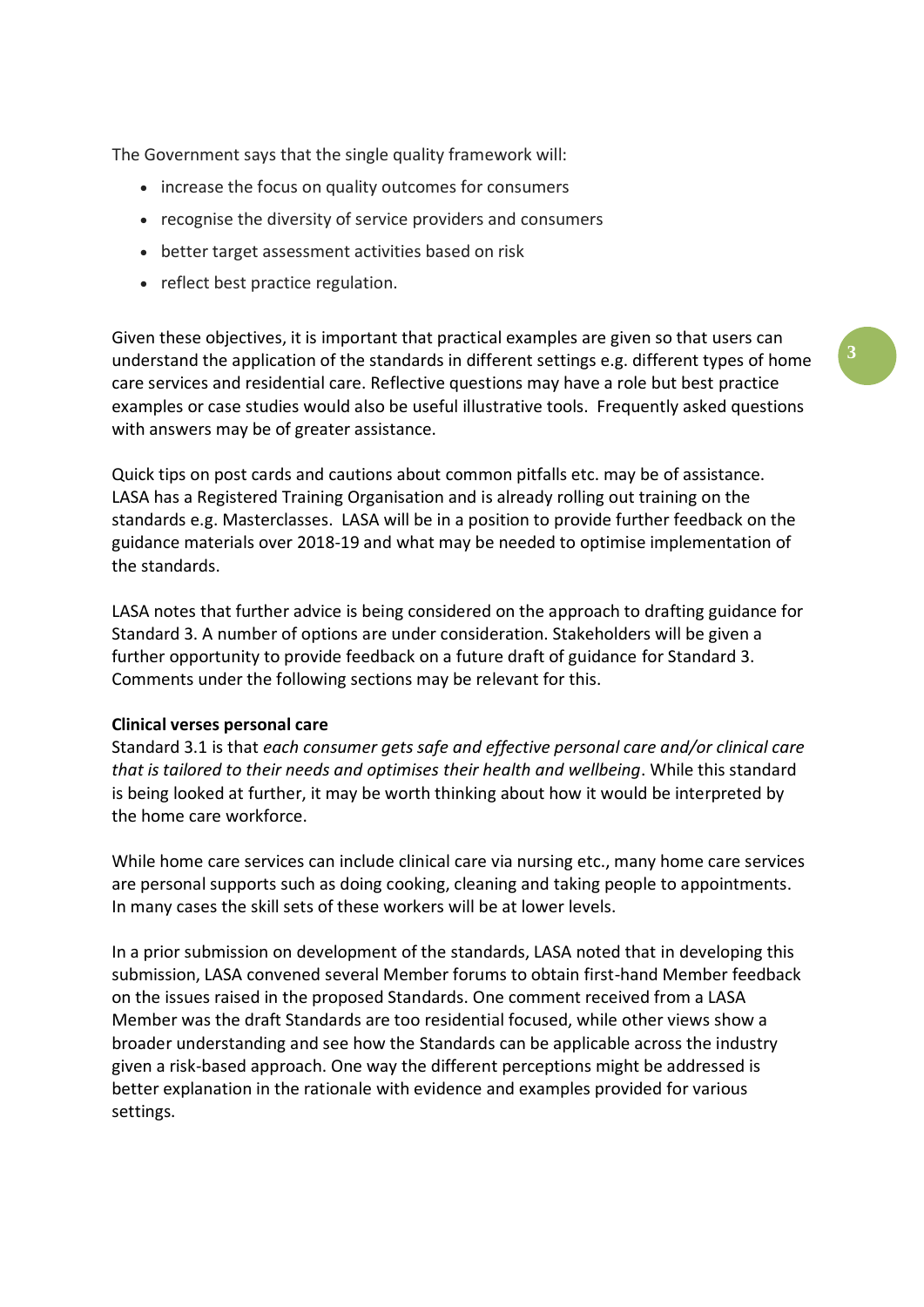It may be that simple tools like a checklist or "dos and don'ts" for personal care quality would be helpful. A simplified version of this Department of Health checklist<sup>1</sup>, updated for the new standards, could be linked into the guidance material. This checklist is for "care workers: community aged care services" and it is not clear if it is targeted at residential care, home care or both. Two clear versions that provide personal care checklists for residential care and home care would be helpful. This American example from the consumer perspective<sup>2</sup> may be helpful to guide what constitutes quality from the consumer perspective. Work by the Australian Aged Care Quality Agency on consumer experience reports and what matters to consumers should also be an input<sup>3</sup>. There are separate consumer experience reports for residential aged care and home care (this is being piloted), and these could help to provide tailored checklists for the two different settings.

**4**

#### **Palliative Care**

<u>.</u>

Standard 3 includes: [3.4 The needs, goals and preferences of consumers nearing the end of](https://www.aacqa.gov.au/providers/news-and-resources/aged-care-quality-standards/draft-guidance-consultation/draft-guidance-standard-3-personal-care-and-clinical-care#requirement-3-4)  [life are recognised and addressed, their comfort maximised and their dignity preserved.](https://www.aacqa.gov.au/providers/news-and-resources/aged-care-quality-standards/draft-guidance-consultation/draft-guidance-standard-3-personal-care-and-clinical-care#requirement-3-4)

But there remain key gaps in the service levels and funding for palliative care in residential aged care and home care. While the standards recognize end of life and contributors to this care such as pain management, the standards could drive a more holistic approach to end of life care.

The Guidance references the National Palliative Care Strategy 2010, *Supporting Australians to Live Well at the End of Life* and the four goal areas.

The standards could be enhanced by reference to the Productivity Commission Report on Human Services<sup>4</sup>, which has chapter on end of life care. Key observations that could help to refine and improve the standards and guidance include:

*In light of the constraints on the supply of the types of care that users would prefer, particularly skilled palliative care at home, in hospices and in residential aged care, it is unsurprising that many people who would benefit from end-of-life care do not get the right care, in the right place, and at the right time. As a report published by the Australian Centre for Health Research put it:* 

*… too many people are dying in a way they wouldn't choose, and too many of their loved ones are left feeling bereaved, guilty, and uncertain. The care most Australians receive at the end of life often does not reflect their values, goals, or informed choices. (Bartel 2016, p. 4)*

<sup>1</sup> [https://agedcare.health.gov.au/ageing-and-aged-care-publications-and-articles-training-and-learning-resources](https://agedcare.health.gov.au/ageing-and-aged-care-publications-and-articles-training-and-learning-resources-decision-making-tool-supporting/checklist-for-care-workers-community-aged-care-services)[decision-making-tool-supporting/checklist-for-care-workers-community-aged-care-services](https://agedcare.health.gov.au/ageing-and-aged-care-publications-and-articles-training-and-learning-resources-decision-making-tool-supporting/checklist-for-care-workers-community-aged-care-services)

<sup>&</sup>lt;sup>2</sup> <http://www.personalsafetynets.org/home-care-quality-check-list>

<sup>3</sup> <https://www.aacqa.gov.au/publications/consumer-experience-reports-1/consumer-experience-reports>

<sup>4</sup> <https://www.pc.gov.au/inquiries/completed/human-services/reforms/report>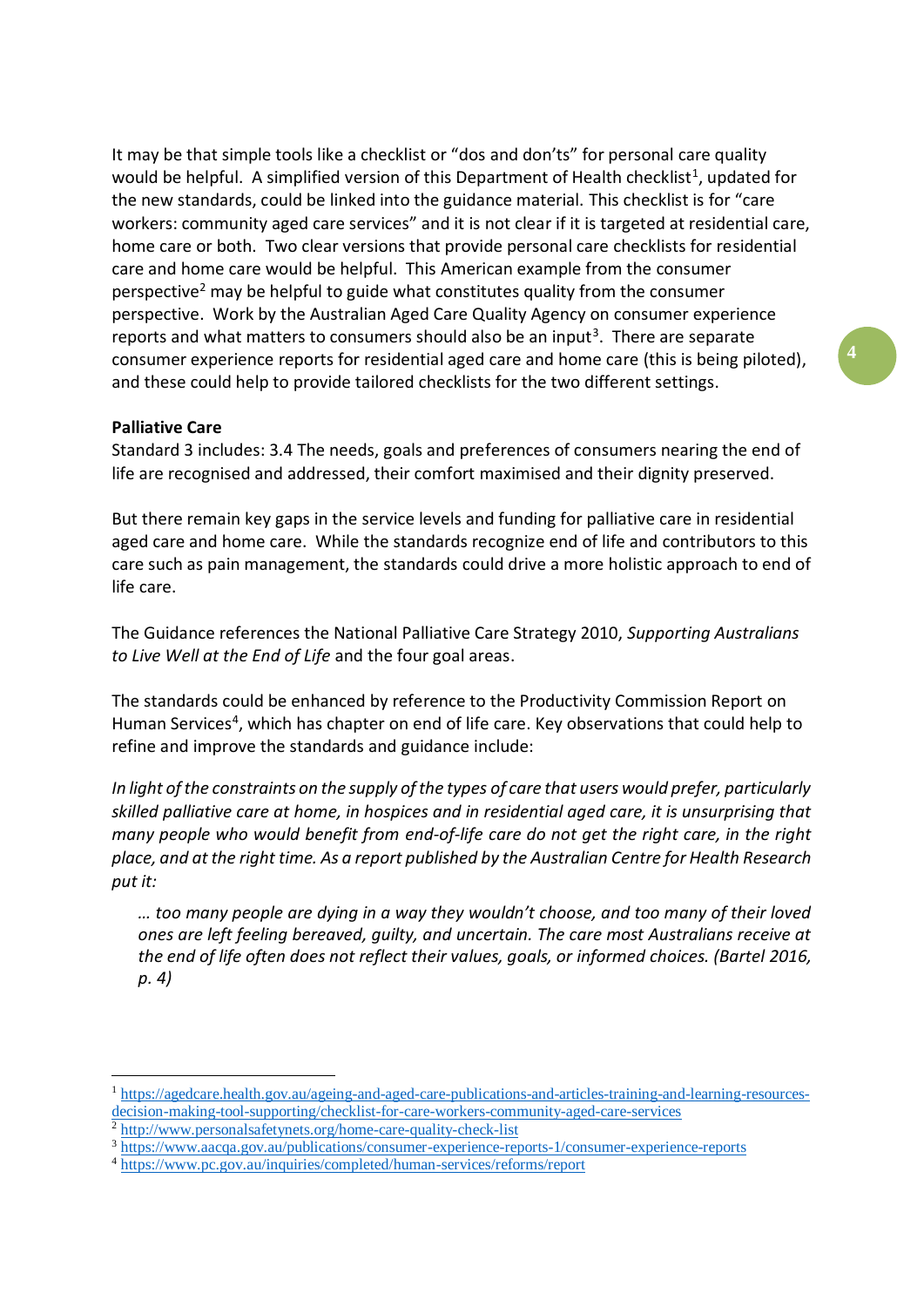*There is scope for improvement in end-of-life care in all settings (including hospitals, community-based palliative care services and residential aged care facilities), and in the integration of care between settings [Section 3.3].* 

*As people approach the end of life, their care needs increase and many move to a residential aged care facility (RACF).<sup>5</sup> This is usually a permanent move — just over 80 per cent of permanent RACF residents die there (about 60 000 people per year) (AIHW 2017g).* 

*The current funding system 'certainly does not encourage nor support end-of-life care and services to the resident, let alone the family and others' and that there is 'a disconnect between the funding provided for care and the actual care people receive in residential aged care' (sub. 463, p. 7). Indeed, only one in six people who died in residential aged care received funding for palliative care (AIHW 2016j).*

But standards alone are not the answer and adequate funding for palliative care in residential aged care and home care is essential, along with access to suitably trained staff across the full spectrum of care workers, nurses, allied health workers and GPs etc.

It is a start that the Budget allocated \$32.8 million over 4 years to deliver comprehensive palliative care in residential aged care through increased capacity in aged care, improved care coordination and better clinical governance. Informal Government advice is that this will go to State palliative care services to provide outreach to those in residential care and home care. This is contingent on the States matching the funding.

The guidance includes reflective questions:

- How does the organisation gain access to specialist palliative care advice?
- How are staff supported to deliver care that aligns with the National Consensus Statement: Essential elements for safe and quality end-of-life care?
- How does the organisation know that palliative care is delivered consistent with planning?
- How does the organisation regularly evaluate and review its approach to palliative care to determine its effectiveness in meeting the needs of consumers?

In particular, some frequently asked questions and answers and some case studies for palliative care in both residential care and home care may be of assistance.

#### **Mental health**

1

As with palliative care, it is important that the standards explicitly support suitable and evidence based mental health supports, particularly in residential aged care.

**5**

<sup>&</sup>lt;sup>5</sup> In this inquiry, the Commission has focused its consideration of aged care on residential aged care. While aged care home care services may occasionally be sole providers of end-of-life care, the Commission was unable to obtain data to suggest that this occurs in anything but a handful of cases.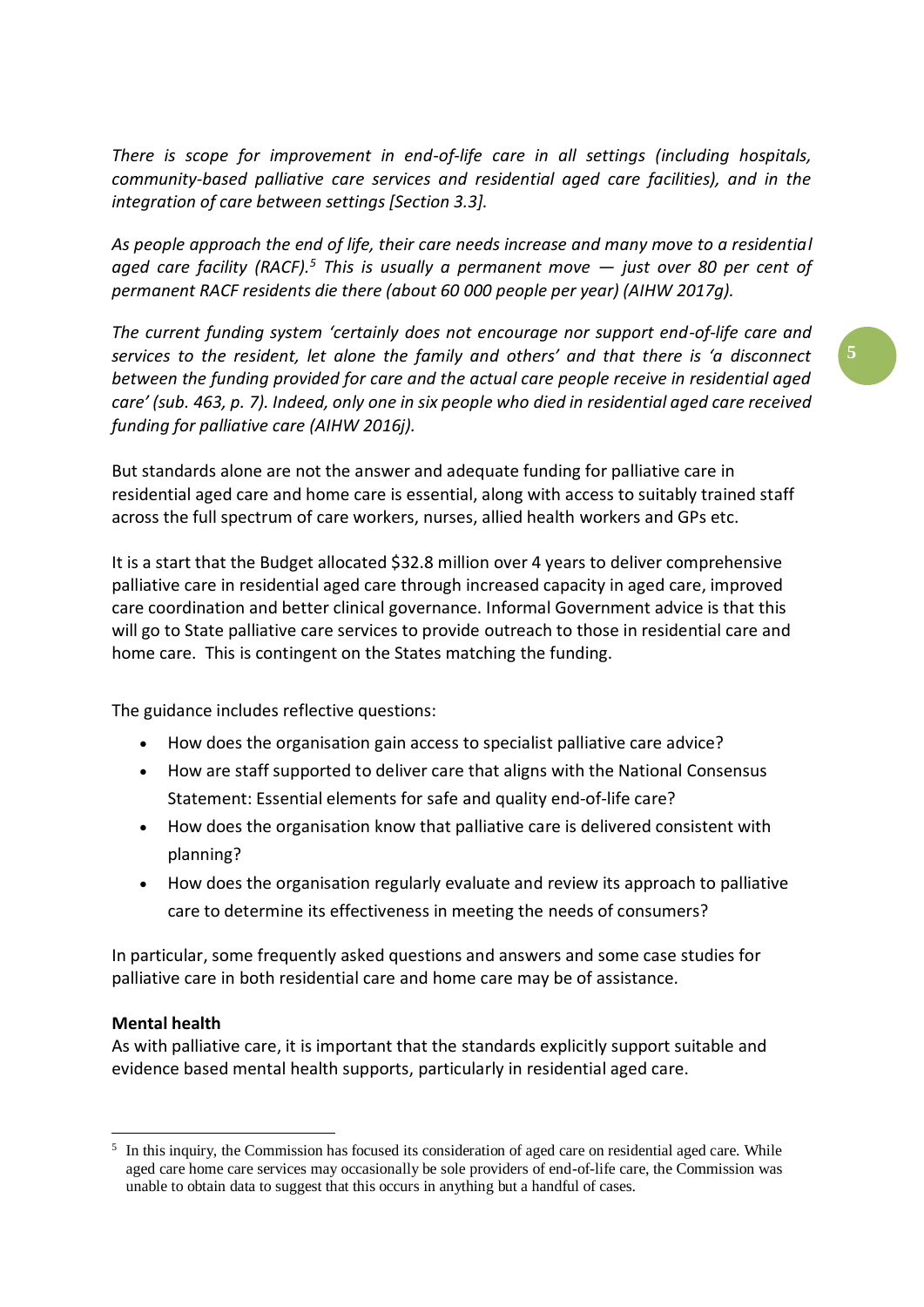Mental health is referenced under standard 1 but the standards should help to drive a focus on evidence-based and outcomes focused approaches.

This is an important area and one Minister Wyatt spoke of as being a priority for him at the 17-18 May 2018 National Aged Care Alliance meeting in Melbourne which LASA attended. Minister Wyatt is aware of the need to better support people with mental health conditions in residential aged care.

The 2018-19 Budget included \$82.5 million over 4 years in new mental health services for people with a diagnosed mental disorder living in residential aged care.

LASA welcomes this but more work will need to be done to understand the full extent of demand for mental health services in residential aged care and the best evidence based interventions.

Clarification of how the program is to roll-out is also needed and LASA assumes that existing service types may be made more accessible for aged care residents. LASA assumes that examination of expansion to current programs and outreach capability for those programs will be needed. Ease of access to GPs is also part of the equation for mental health in residential aged care.

#### **Assisted Dying - Victoria**

On 29 November 2017, the Victorian Parliament passed the *[Voluntary Assisted Dying](http://www.legislation.vic.gov.au/Domino/Web_Notes/LDMS/PubStatbook.nsf/f932b66241ecf1b7ca256e92000e23be/B320E209775D253CCA2581ED00114C60/$FILE/17-061aa%20authorised.pdf)  Act [2017](http://www.legislation.vic.gov.au/Domino/Web_Notes/LDMS/PubStatbook.nsf/f932b66241ecf1b7ca256e92000e23be/B320E209775D253CCA2581ED00114C60/$FILE/17-061aa%20authorised.pdf)*.

From 19 June 2019, Victorians at the end of life who are suffering and who meet strict eligibility criteria will be able to request access to voluntary assisted dying.

The law allows for an 18-month implementation period to give health services time to plan and prepare for voluntary assisted dying. The Government is currently working with the community and the health and legal sectors to safely implement voluntary assisted dying in Victoria. The Implementation Taskforce, chaired by Julian Gardner AM, will advise the government on the implementation of voluntary assisted dying and have a coordinating role in overseeing and facilitating the work.

During implementation, the Voluntary Assisted Dying Review Board will also be established to oversee the operation of the Act, reporting and ensuring standards of safety are maintained.

The interplay between the national standards and guidance and these Victorian provisions will need to be clarified.